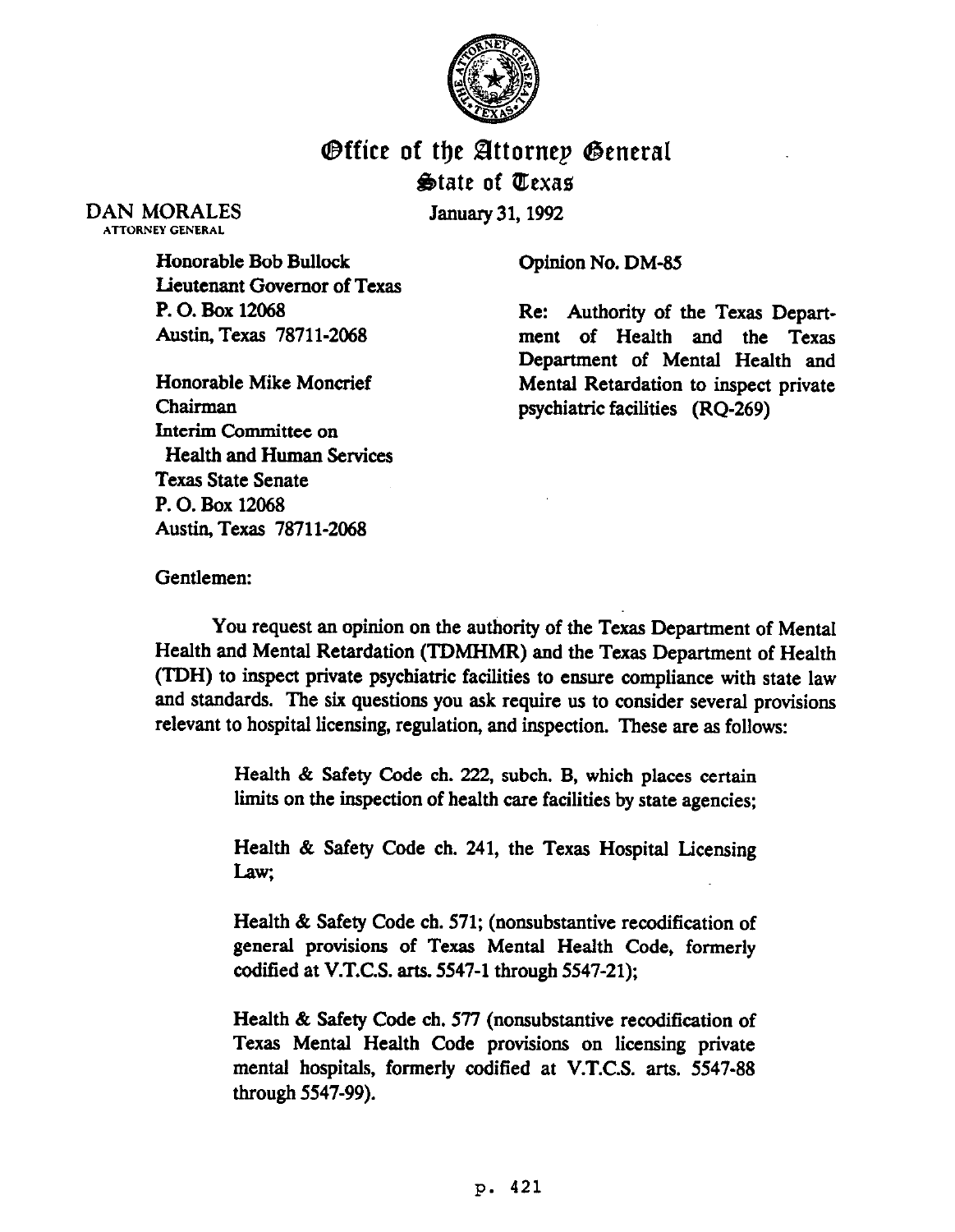In addition, some of these statutes refer to titles XVIII and XIX of the Social Security Act, the federal laws that respectively establish the medicare and medicaid programs. Medicare provides for health insurance for aged and disabled persons, 42 U.S.C. § 1395 et seq., while medicaid provides for grants to the states for medical assistance programs for needy individuals, 42 USC. 9 1396 et *seq.;* 59 TEX. JUR. 3d *Public Aid and Welfare* § 4 (1988). The Department of Human Services is the state agency designated to administer the medical assistance program. Hum. Res. Code ch. *32; 59 TEX.* JUR. 3d, *supra, \$17.* 

You inquire about the authority of TDH and TDMHMR to inspect certain hospitals that have already obtained a license. You state that TDMHMR and TDH have construed subchapter B of chapter 222 as significantly limiting their authority to inspect hospitals and other facilities subject to its provisions. They rely primarily on section 222.024 of the Health and Safety Code, which provides as follows:

> (a) A hospital licensed by the Texas Department of Health or the Texas Department of Mental Health and Mental Retardation is not subject to additional licensing inspections under Chapter 241 (Texas Hospital Licensing Law) or by the licensing agency while the hospital maintains:

(1) certification under Title XVIII of the Social Security Act (42 U.S.C. Section 1395 et seq.); or

(2) accreditation from the Joint Commission on Accreditation of Health Organizations, the American Osteopathic Association, or other national accreditation organization for the offered services.

(b) An agency licensing a hospital exempt from a licensing inspection under Subsection (a) shall issue a renewal license to the hospital if the hospital annually remits any applicable fees and submits a copy of the most recent inspection results report from the certification or accreditation body.

Section 222.024 thus deals with "licensing inspections" and the procedure for renewing licenses of hospitals either certified as a medicare provider' or accredited

 ${}^{1}$ To retain certification as a medicare provider, a hospital must be inspected every 12 months. 42 C.F.R. §§ 488.3, 488.20.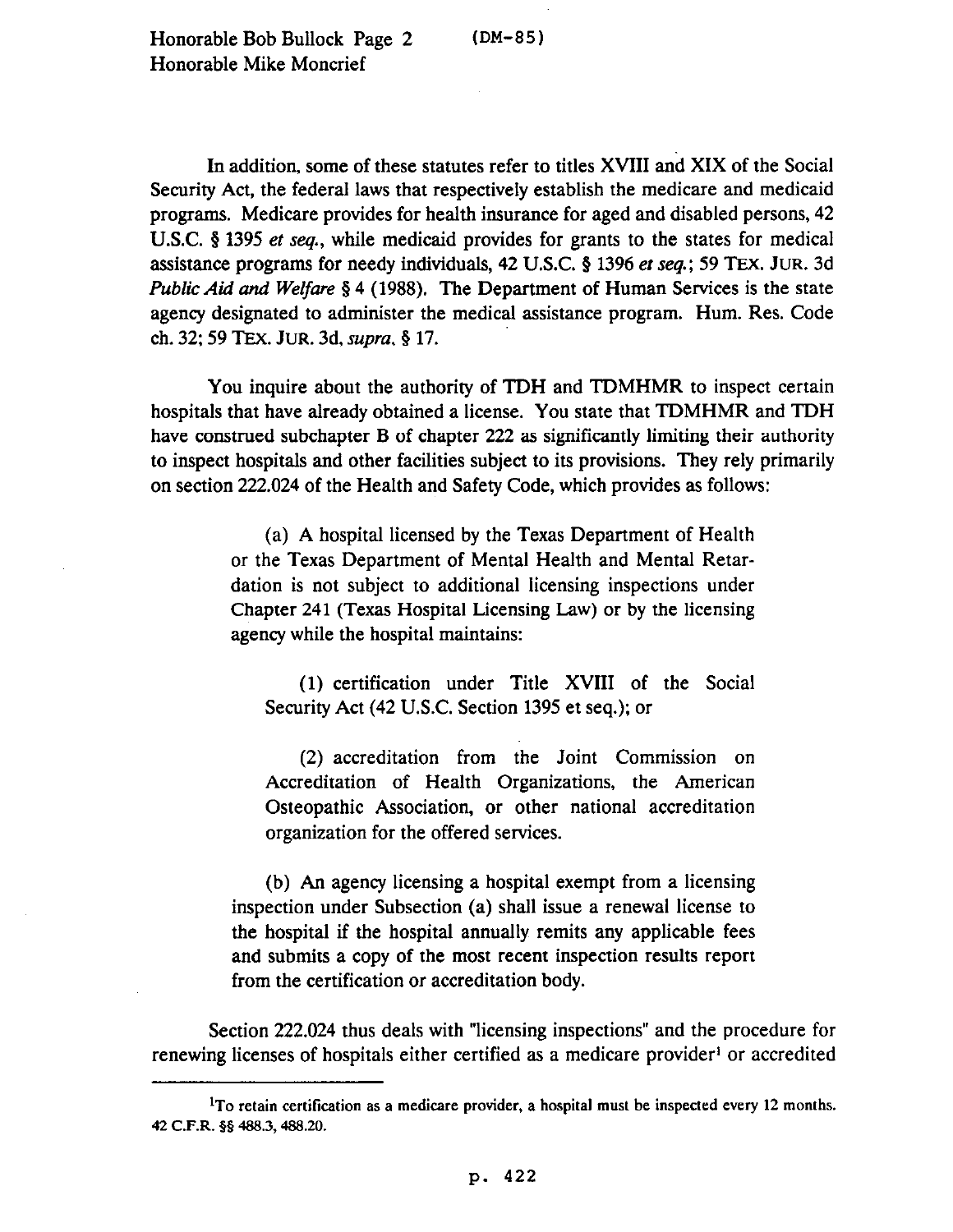by a private accrediting association.<sup>2</sup> According to your letter, TDMHMR reads section 222.024 as providing that, if a hospital licensed under chapter 577 is medicare certified or accredited by an appropriate national organization, TDMHMR may enter and inspect it to enforce state law or standards only based on a complaint. TDH contends that subchapter B deprives it of the authority to conduct an inspection of a hospital the agency licenses, with or without a complaint, after the hospital obtains an initial license under chapter 241, if the hospital is medicare certified or accredited by an appropriate national organization.

The argument is also raised that the words "additional licensing inspections," in section 222.024 refer to all inspections by the regulatory agencies for any purpose, including an inspection to evaluate the hospital's compliance with laws and rules conducted at a time when the license is not up for renewal. This argument is based on the view that a compliance inspection is essentially an inspection for compliance with the conditions of licensing. If violations are discovered, the hospital's license might be suspended or revoked. Thus, compliance inspections could certainly affect a hospital's licensing status.

You believe, however, that "additional licensing inspections" refers only to those inspections required as a condition precedent to granting an initial or renewal license, and does not refer to inspections made to enforce state law and standards. The answers to your specific questions depend in large part on how the phrase "additional licensing inspections" in section 222.024 is construed. An examination of the prior versions of this provision will help us ascertain its meaning.

When the predecessor of section 222.024 was first adopted in 1977, it read in part:

> All hospitals licensed by.. . [TDH] which have been certified under Title XVIII of the Social Security Act. . . , or which have obtained accreditation from the Joint Commission on Accreditation of Hospitals or. . . the American Osteopathic Association shall not be subject to licensing inspections under the Texas Hospital Licensing Law by the agency so long as such certification or accreditation is maintained. Such hospitals shall

<sup>&</sup>lt;sup>2</sup>Institutions accredited as hospitals by the Joint Commission on Accreditation of Healthcare Organizations or the American Osteopathic Association are deemed to meet all of the Medicare conditions of participation for hospitals, except conditions referenced in section 488.5 of title 42 of the Code of Federal Regulations. 42 C.F.R. § 488.5.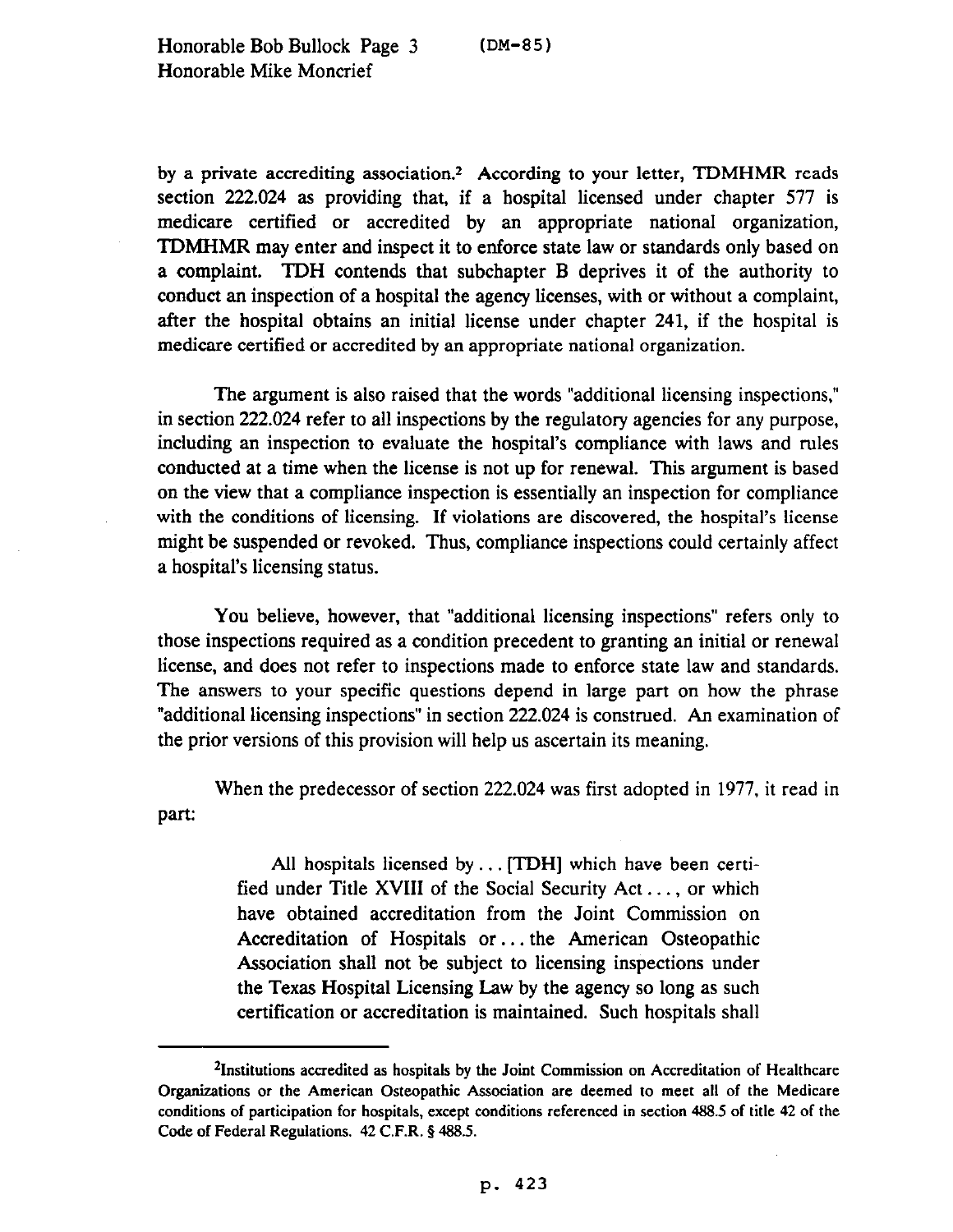only be required to annually remit the statutory licensing fees in order to be issued a license by the licensing agency.

Acts 1977, 65th Leg., ch. 387,  $\S$  4(a), at 1055.

Thus, the restriction initially applied only to one agency and only to licensing inspections under one statute. After the above provision was adopted, TDH could not act under the Texas Hospital Licensing Law to inspect a hospital as a condition of licensing or license renewal if the hospital was appropriately accredited or certified. See Health & Safety Code 5\$241.023(a) (licensing of hospitals), 241.051 (inspection of hospitals). A hospital would no longer be subject to two annual inspection procedures -- one for licensing as a Texas hospital, and the other for certification for medicare. The purpose clause of the 1977 enactment demonstrates the legislature's intent to prevent such duplicate inspections:

> The purpose of this Act is to require that state agencies, including the Texas Department of Health Resources [TDH], the Department of Public Welfare, and those agencies with which each contracts, who perform surveys, inspections, and investigations of health care facilities, do not duplicate their procedures or subject such health care facilities to duplicitous rules and regulations.

*Id.* § 1 (now codified as Health and Safety Code section 222.021). The purpose of the legislation is to prevent duplicative inspections, not to remove all authority to inspect.

The predecessor of section 222.024 was amended in 1983. Agencies other than TDH had acquired responsibility for licensing hospitals, and coordination among these agencies was necessary to prevent duplication of effort. See generally House Comm. on Public Health, Bill Analysis, H.B. 2271, 68th Leg. (1983). The amended provision applied to hospitals licensed by TDH, TDMHMR, or by the Texas Commission on Alcoholism, now providing that hospitals with the appropriate accreditation or medicare certification would "not be subject to additional licensing inspections under the Texas Hospital Licensing Law.. . or by the licensing agency so long as such certification or accreditation is maintained." Acts 1983, 68th Leg., ch. 1025,  $\S$  1, at 5458. Thus, the three named agencies could not perform "licensing inspections" of hospitals in addition to those necessary for the hospital to be certified for medicare or accredited by the accrediting associations.

P- 424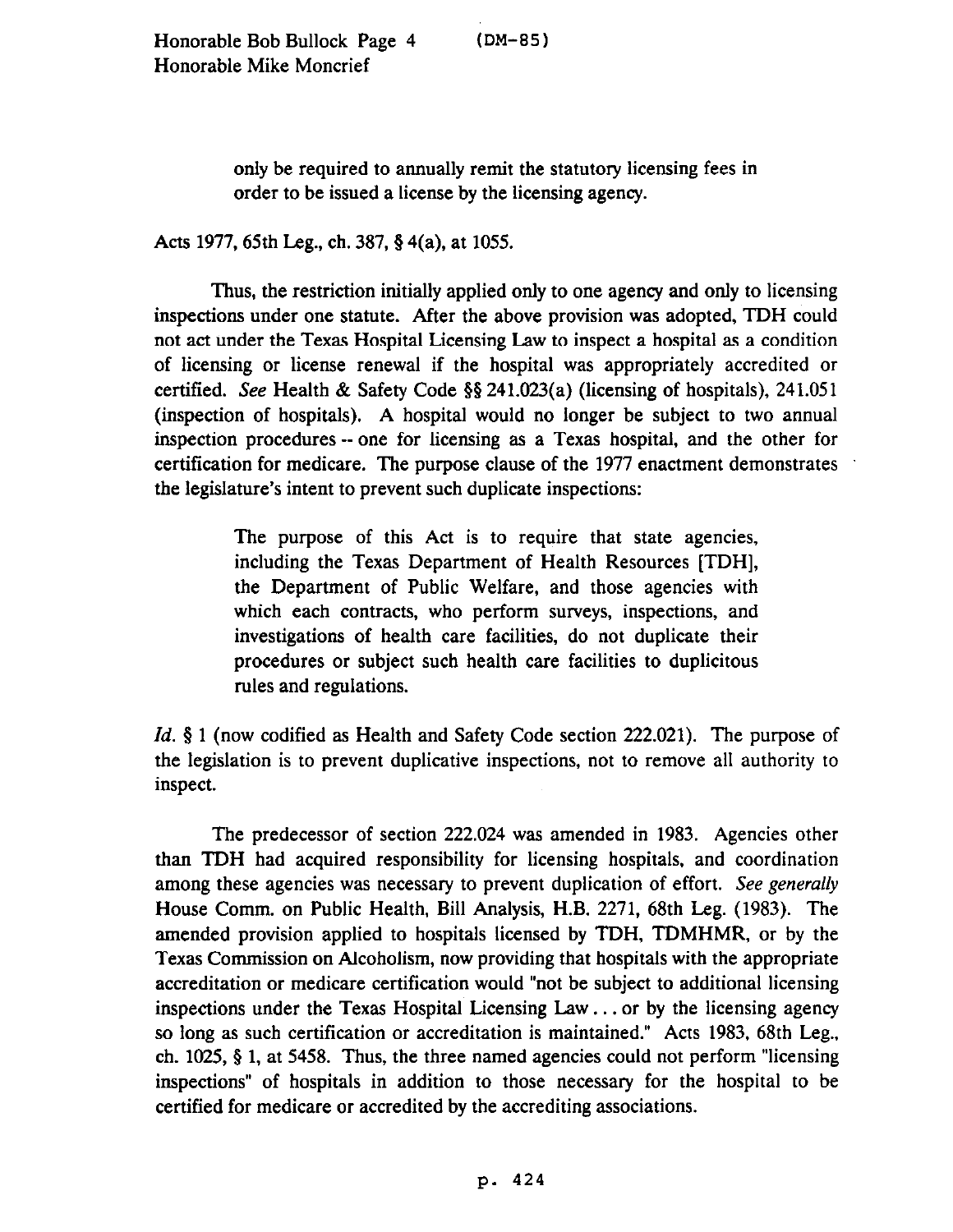Other provisions of chapter 222, subchapter B, implement the legislative purpose of ensuring "that agencies that perform inspections of health care facilities ... do not duplicate their procedures or subject health care facilities to duplicative rules." Subchapter B implements this purpose in various ways. See Health & Safety Code §§ 222.023(b) (a state agency is to accept an on-site inspection by another state agency if it substantially complies with first agency's inspection requirement),3 222.025(a) (Texas Department of Human Services, TDMHMR, and TDH to establish procedures to eliminate or reduce duplication of functions in certifying or licensing hospitals, nursing homes, or other facilities under their jurisdiction for payments under medicare and medicaid programs), 222.025(b) (TDH to coordinate licensing or certification procedures). The prohibition in section 222.024 against the performance of "additional licensing inspections" must be read in the context of the rest of the statute, which is directed at coordinating the activities of two or more agencies that have some jurisdiction over .the same hospital.

"Inspection" is defined for purposes of subchapter B as including "a survey, inspection, investigation, or other procedure necessary for a state agency to carry out an obligation imposed by federal and state law, rules, and regulations." *Id.*  3 222.022(b). This definition contemplates that an inspection may be performed to carry out any of the obligations imposed on the regulatory agency by federal and state law, rules, and regulations. Section 222.024 involves a much narrower class of inspections than the class identified in the definition. "Licensing" has been defined as "the issuance of permits evidencing the licensee's legal right to do what would otherwise be unlawful." *Lipsey v. Terar Dep't of Health, 727* S.W.2d 61, 65 (Tex. App.--Austin 1987, writ refd n.r.e.). Issuance of such permits is only one of the obligations imposed on state agencies by federal and state laws, rules, and regulations concerning health care facilities, and it is the only obligation affected by section 222.024. Its provision for license renewal on submission of the most recent inspection report shows that it refers to the annual inspection undertaken to determine if the license shall be continued for another year.

If section 222.024 were read to bar all inspections by TDH and TDMHMR, they would be unable to discover and correct problems that might arise at any time during the year. Unsafe conditions in a hospital might persist undetected until the license was up for renewal. The hospital would be accountable for compliance with the law only during the annual inspection for license renewal. If the legislature had

<sup>3</sup>Whether an on-site inspection substantially complies with another agency's inspection requirements is a question of fact. Attorney General Opinion JM-652 (1987).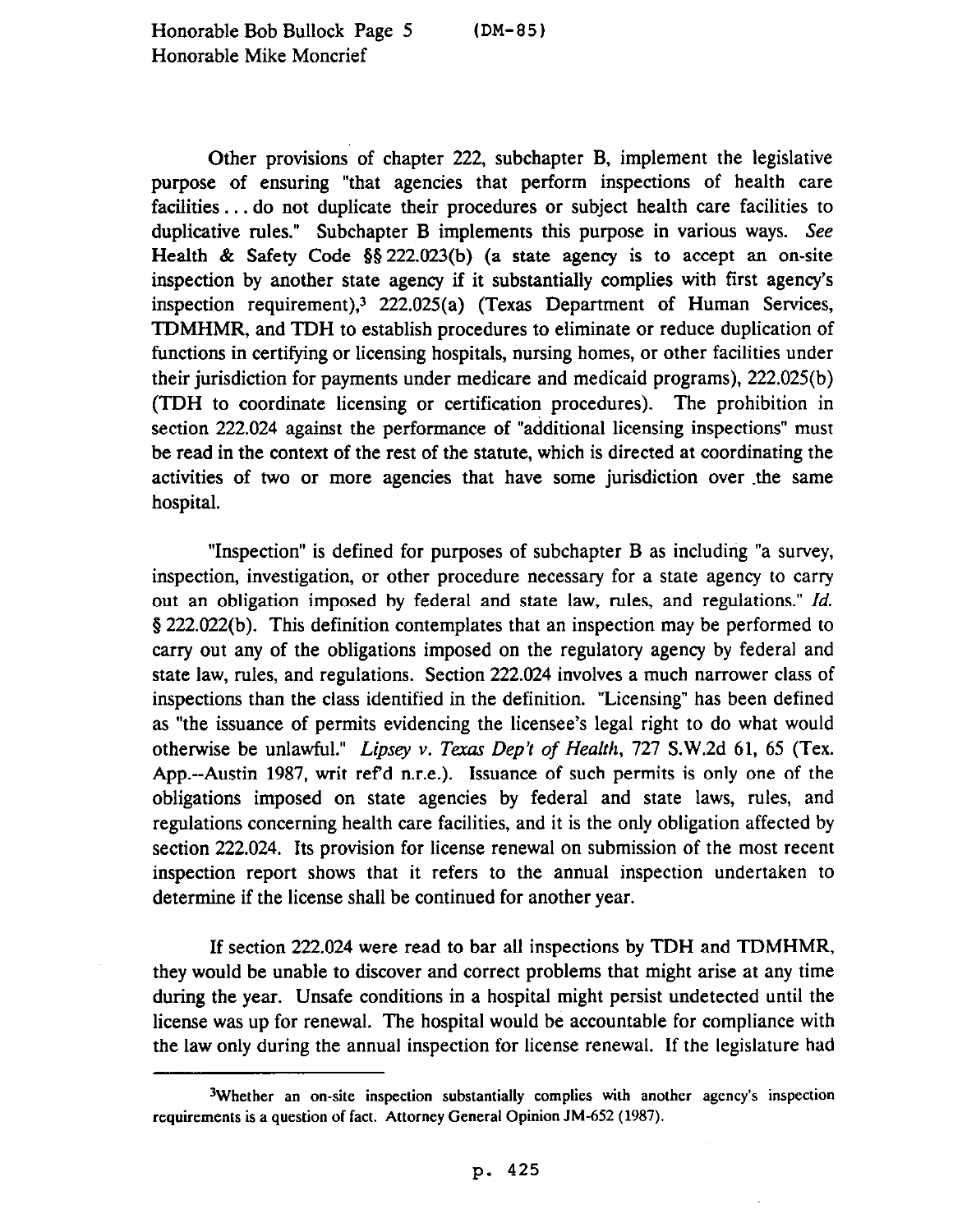intended to place such a drastic limit on the enforcement power of TDH and TDMHMR, we believe it would have done so expressly. We conclude that "additional licensing inspections" refers only to inspections required as a condition of receiving or renewing a license entitling the licensee to operate a hospital.

Your questions one through four are as follows:

1. During the period after a hospital governed by Chapter 241 obtains its initial license, is TDH authorized to conduct a random, unannounced inspection or program evaluation of the hospital to ensure compliance with state laws or TDH standards?

2. During the period after a hospital governed by.Chapter 577 obtains its initial license, is TDMHMR authorized to conduct a random, unannounced inspection or program evaluation of the hospital to ensure compliance with state laws or TDMHMR standards?

3. During the period after a hospital governed by Chapter 241 obtains its initial license, is TDH authorized to conduct an inspection or program evaluation of the hospital based on a complaint of a violation of state law or TDH standards?

4. During the period after a hospital governed by Chapter 577 obtains its initial license, is TDMHMR authorized to conduct an inspection or program evaluation of the hospital based on a complaint of a violation of state law or TDH standards?

These questions inquire about hospitals that have already obtained an initial license. Thus, the inspections you inquire about are not licensing inspections. Section 222.024 of the Health and Safety Code, and its restrictions as to licensing inspections of hospitals certified for medicare participation or accredited by a national accrediting organization, is not relevant to these questions. You also ask about program evaluations. We assume that a program evaluation means an evaluation of the delivery of a particular category of hospital services, rather than of the hospital operation in its entirety. Defined in this way, "program evaluation" would be a type of inspection.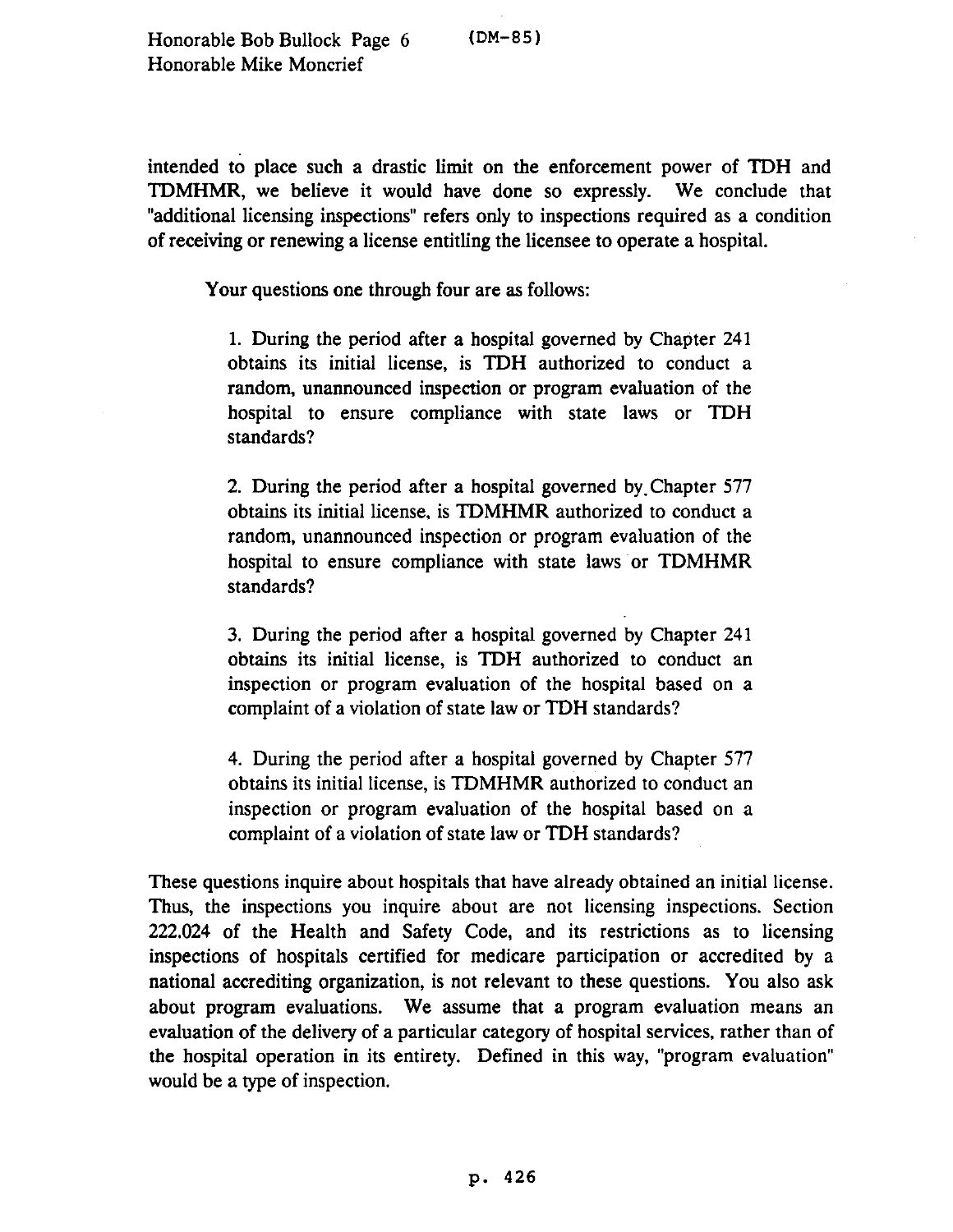Chapter 241 of the Health and Safety Code, administered by TDH, governs the licensing of hospitals. Its purpose is "to protect and promote the public health and welfare by providing for the development, establishment, and enforcement of certain standards in the construction, maintenance, and operation of hospitals." Health & Safety Code § 241.002; see id. § 241.003(4), (6), (11) (defining "hospital"). It does not apply to a facility licensed under chapter 577 of the Health and Safety Code (formerly articles 5547-88 through 5547-99, V.T.C.S.), or to one maintained or operated by the federal government, the state, or an agency of the federal or state government. *Id. \$241.004.* 

Licensing procedures are set out at sections 241.021 through 241.025, in subchapter B of chapter 241. Section 241.026 provides that the Board of Health, with the advice of the Hospital Licensing Advisory Council, shall adopt and enforce rules and minimum standards to further the purposes of chapter 241. 'The rules and minimum standards may relate only to" the following subjects:

> (1) minimum requirements for staffing by physicians and nurses;

- (2) hospital services relating to patient care; and
- (3) fire prevention, safety, and sanitary provisions of hospitals.

*Id.* § 241.026(a). In addition, the board's standards may not exceed the minimum standards for certification under title XVIII of the Social Security Act. *Id.*  9 241.026(b); see also *id.* \$241.027 (minimum standards for patient transfers).

Enforcement provisions are found in subchapter C. Section 241.051 provides the following:

> An officer, employee, or agent of the department may enter and inspect a hospital at any reasonable time to assure compliance with or prevent a violation of this chapter.

This authority to enter and inspect exists "at any reasonable time," not merely when the hospital's license is issued or renewed. The department may begin action under the enforcement provisions when the hospital's noncompliance is discovered, and need not wait until its license is up for renewal. Thus, the department "may deny, suspend, or *revoke* a hospital's license" if the hospital has failed substantially to comply with chapter 241 or rules adopted thereunder. *Id.* § 241.053(a)(1) (emphasis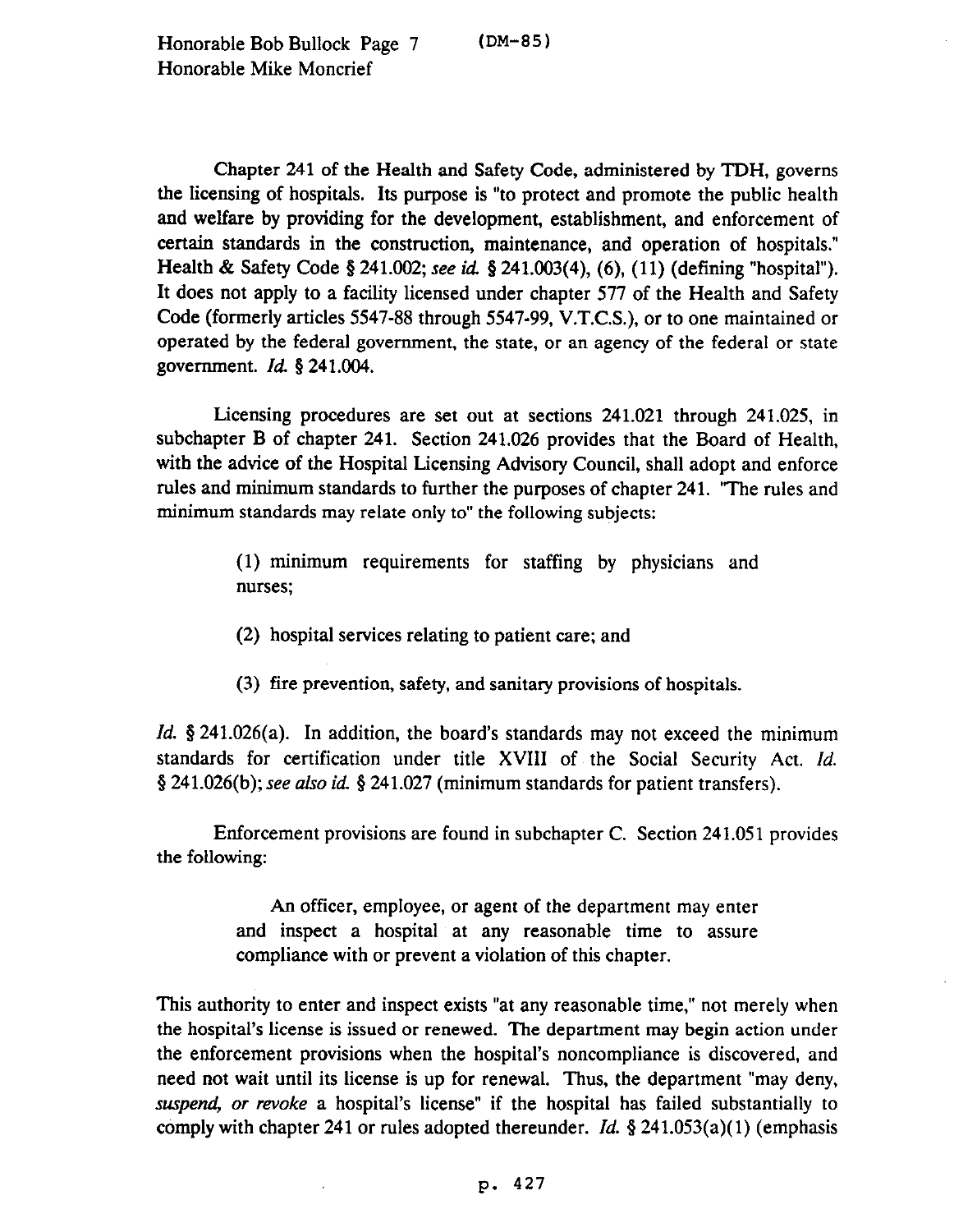added). It may also seek a "temporary restraining order to restrain a continuing violation if the department finds that the violation creates an *immediate threat* to the health and safety of the patients of a hospital." *Id.* § 241.054(c) (emphasis added). The provisions authorizing inspection and enforcement enable TDH to act when action is needed to protect the health and safety of patients.

We answer your first and third questions in the affirmative. During the period after a hospital governed by chapter 241 has obtained its initial license, TDH is authorized by section 241.051 to conduct a random, unannounced inspection of such a hospital to ensure compliance with state laws or TDH standards, and to inspect such a hospital in response to a complaint of a violation of state law or TDH standards. Of course, the inspection must be made at a reasonable time, and TDH must determine that making the inspection is necessary to carry out its duties under chapter 241 or other relevant state and federal laws, rules, and regulations. See *id.*  55 222.023,241.054.

We will now address your second and fourth questions, concerning the authority of TDMHMR to inspect hospitals governed by chapter 577 of the Health and Safety Code. Chapter 577 is part of the Texas Mental Health Code, adopted in 1957. Acts 1957, 55th Leg., ch. 243, at 505; see also Acts 1983, 68th Leg., ch. 47, at 211 (substantive revision of Texas Mental Health Code). The Texas Mental Health Code, originally codified as articles 5547-l through 5547-103, V.T.C.S., has been recodified as title 7, subtitle C, of the Health and Safety Code. See Health  $\&$  Safety Code chs. 571-77. Its purpose is, in part, as follows:

> The purpose of this subtitle [Texas Mental Health Code] is to provide to each person having severe mental illness access to humane care and treatment by:

> > (1) facilitating treatment in an appropriate setting;

. . . .

(7) safeguarding the person's legal rights so as to advance and not impede the therapeutic and protective purposes of involuntary care; and

(8) safeguarding the rights of the person who voluntarily requests inpatient care.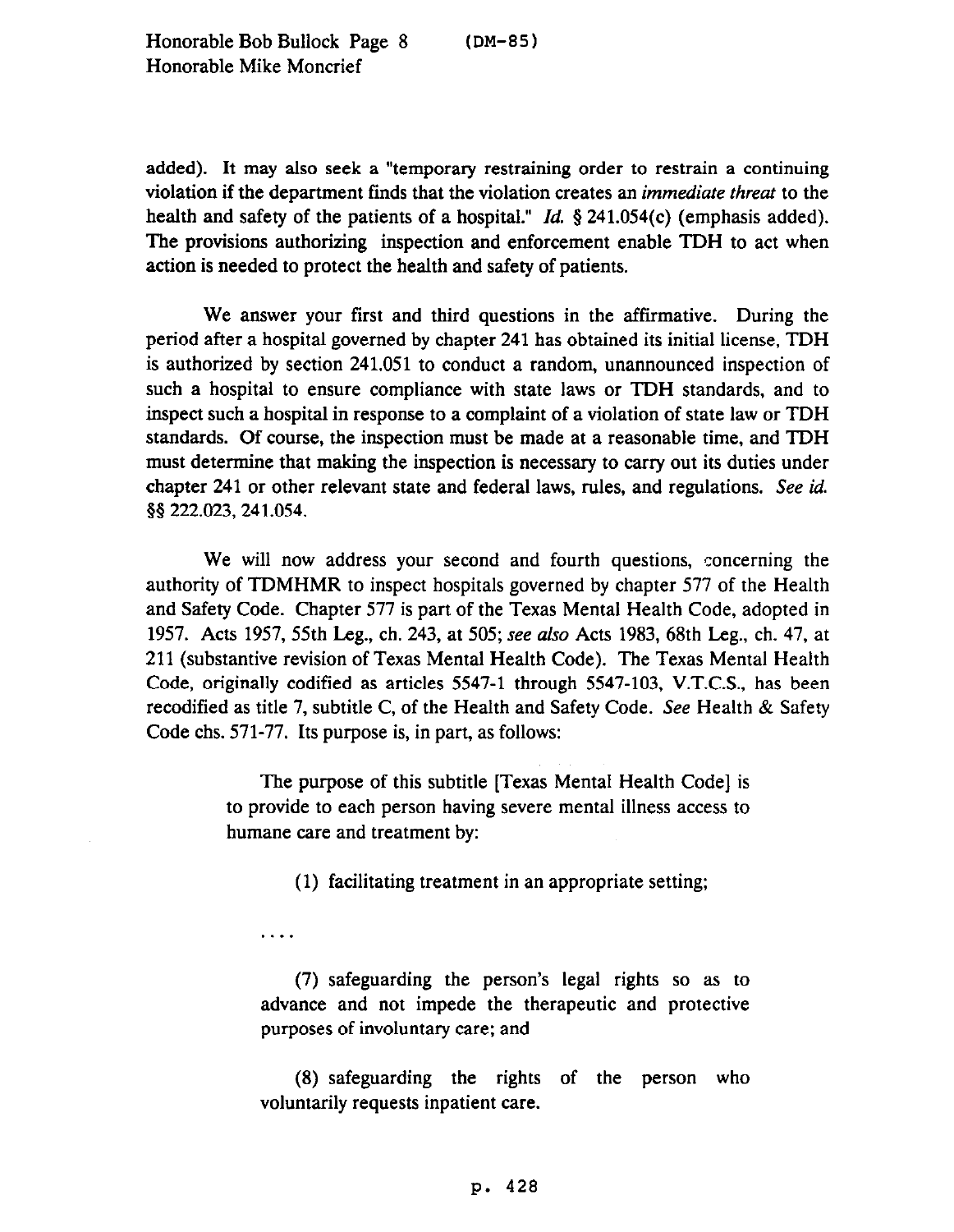Honorable Bob Bullock Page 9 (DM-85) Honorable Mike Moncrief

*Id.* § 571.002. The provisions of the Mental Health Code are relevant to both courtordered and voluntary hospitalization. See Health & Safety Code chs. 572 (Voluntary Inpatient Mental Health Services), 574 (Court-Ordered Mental Health Services).

Chapter 577 provides that no person or political subdivision may operate a mental hospital without a license issued by TDMHMR or TDH. Health & Safety Code 5 577.001(a); see also *id.* 5s 577.001(b), 577.009 (referring to mental health facilities licensed by TDMHMR or TDH). A mental hospital is defined as a hospital:

> (A) operated primarily to provide inpatient care and treatment for persons with mental illness; or

> $(B)$  operated by a federal agency<sup>4</sup> that is equipped to provide inpatient care and treatment for persons with mental illness.

## *Id.* § 571.002(13).<sup>5</sup>

Section 577.005 states that TDMHMR "shall conduct an investigation as considered necessary after receiving the proper license application." This investigation is a "licensing inspection" of the kind referred to in section 222.024. The Board of Mental Health and Mental Retardation "shall adopt rules and standards the board considers necessary and appropriate to ensure the proper care and treatment of patients in a private mental hospital or mental health facility required to obtain a license under this chapter." *Id. 5* 577.010; see *id. §* 571.003( 12) (defining mental health facility). TDMHMR may also require a license holder to make reports and to keep records that "the department considers necessary to ensure compliance with this subtitle and the department's rules and standards." *Id.*  8 577.011. Section 577.013 provides for investigations as needed to determine whether hospitals are complying with the law and the department's standards:

(a) The department may make investigations it considers

<sup>4</sup>A mental health facility operated by TDMHMR or a federal agency is exempt from licensing under chapter 577. Health & Safety Code § 577.02.

sA "general hospital," in contrast to a mental hospital, is a hospital operated primarily to diagnose, care for, and treat physically ill persons. Health & Safety Code  $\S 571.002(7)$ .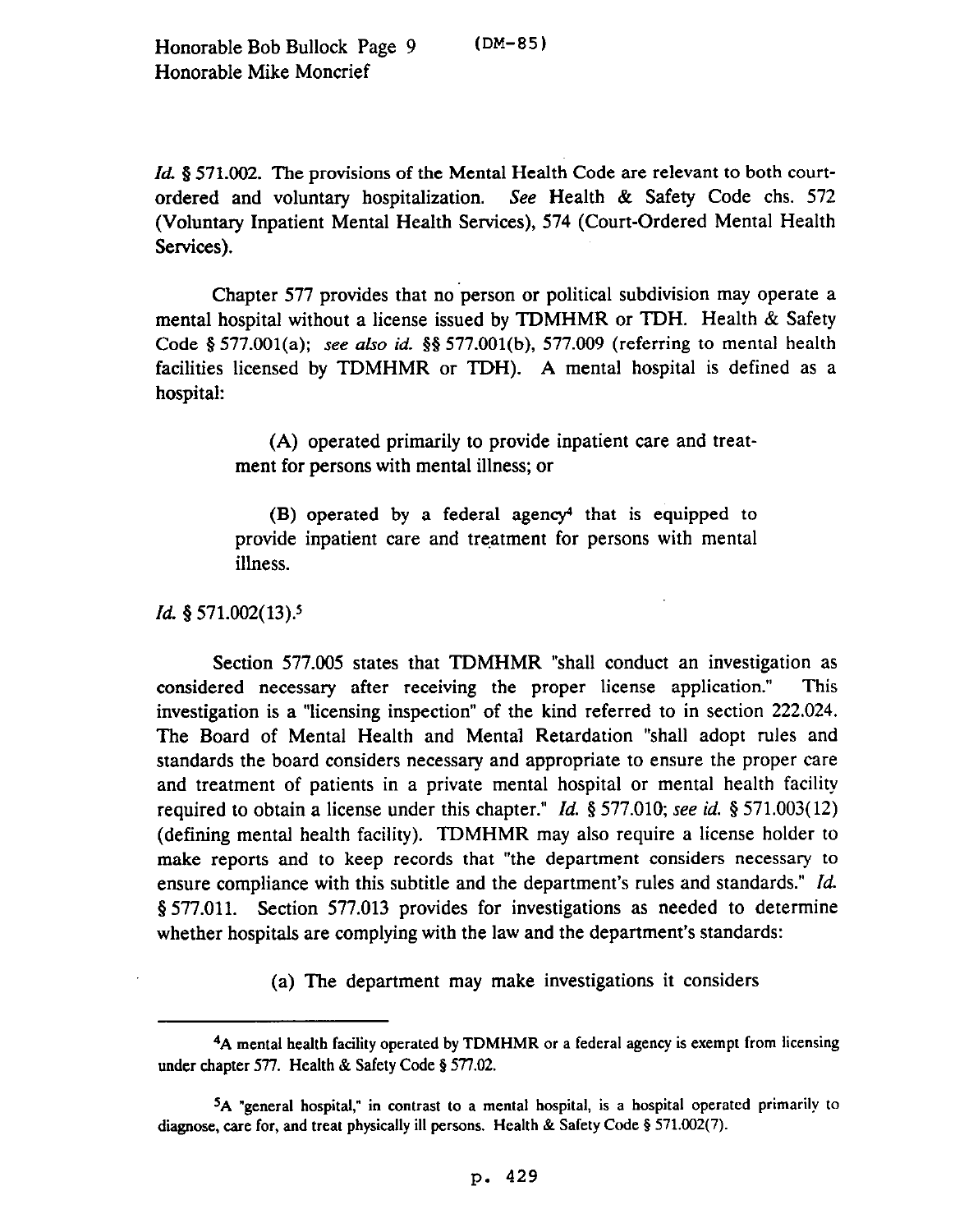necessary and proper to obtain compliance with this subtitle and the department's rules and standards.

(b) An agent of the department may at any reasonable time enter the premises of a private mental hospital or mental health facility licensed under this chapter to:

(1) inspect the facilities and conditions;

(2) observe the hospital's or facility's care and treatment program; and

(3) question the employees of the hospital or facility.

(c) An agent of the department may examine or transcribe any records or documents relevant to the investigation.

The department or its agent may administer oaths, receive evidence, and examine witnesses in conducting an investigation. *Id.* § 577.014; see also id. §§ 577.015 (department's subpoena power), 577.016 (department may deny, *szupend, or revoke*  a license for noncompliance with laws or department rules). Thus, during the period after a hospital governed by chapter 577 obtains its initial license, TDMHMR has authority to conduct a random, unannounced inspection to ensure compliance with state laws and its standards, or to do so in response to a complaint about a violation of state law or the department's regulations.

Your fifth question is in three parts. The first part, question 5(a), is as follows:

> Does Chapter 571 authorize TDMHMR to adopt standards with which private psychiatric facilities located within hospitals subject to Chapter 241 would be required to comply?

Chapter 571 defines "mental health facility" to include:

*(C) that identifiable part of a general hospital in which diagnosis, treatment, and care for persons with mental illness is provided.*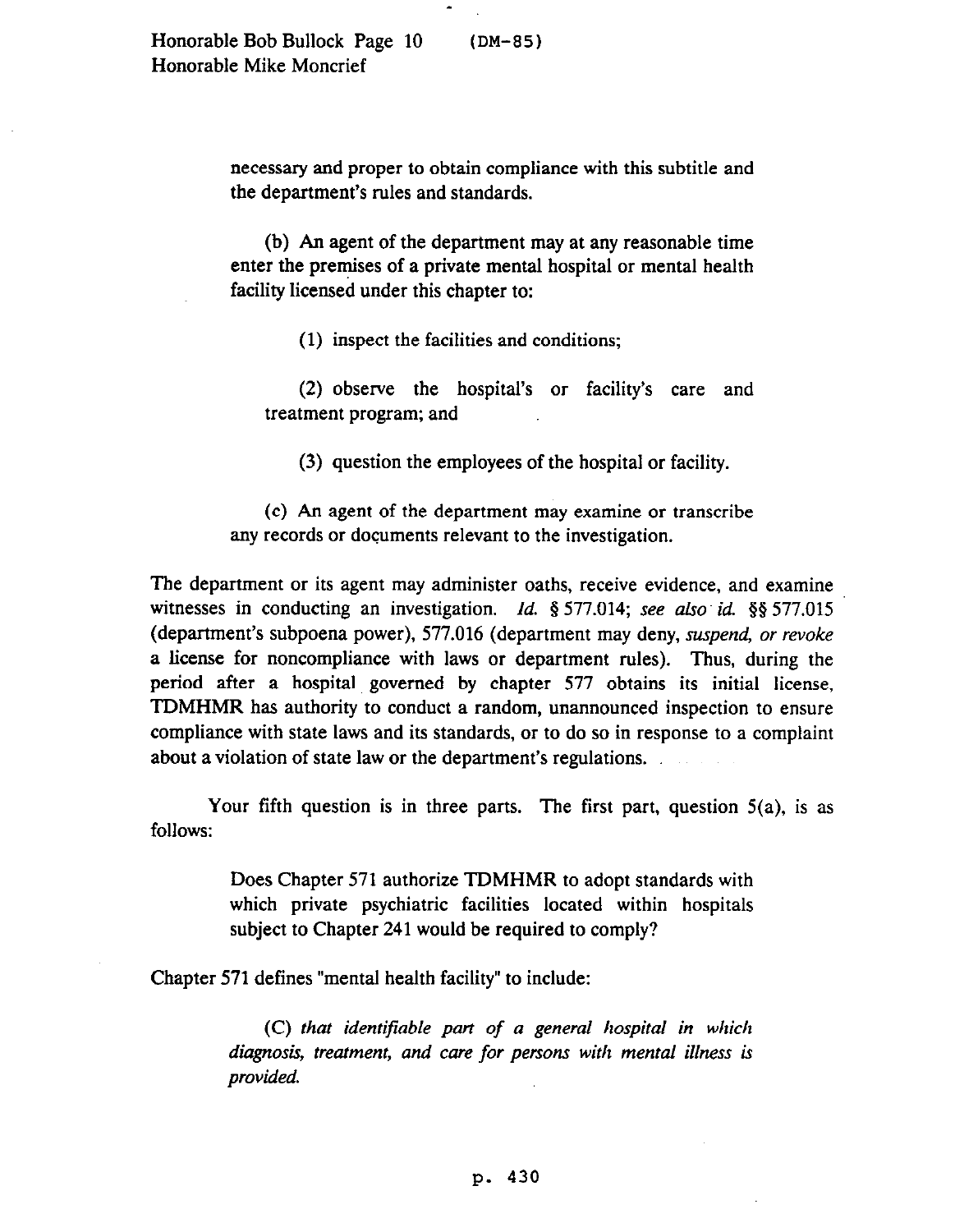*Id.* § 571.003(12) (emphasis added). Section 571.006 authorizes the department to:

(1) adopt rules as necessary for the proper and efficient treatment of persons with mental illness;

(2) prescribe the form and content of applications, certificates, records, and reports provided for under this subtitle;

(3) require reports from a facility administrator relating to the admission, examination, diagnosis, release, or discharge of any patient;

(4) regularly visit *each mental health facility* to review the commitment procedure for each new patient after the last visit; and

(5) visit *a mental health faciliv* to investigate a complaint made by a patient or by a person on behalf of a patient. (Emphasis added.)

Since a "mental health facility" includes a psychiatric facility located within a general hospital, TDMHMR has authority under chapter 571 to adopt rules setting out standards for the "proper and efficient treatment of persons with mental illness" applicable to such psychiatric facilities.

Question 5(b) is as follows:

If the answer to (a) is "yes," does Chapter 571 authorize TDMHMR to enter and inspect such a facility in response to a complaint to determine whether a violation of state law or TDMHMR standards occurred or regularly to review the facility's commitment procedures?

Section 571.006(4) and (5) authorize the department to "visit" mental health facilities for the above purposes. In this context, "visit" means to inspect. See<br>WERSTER'S NEW INTERNATIONAL DICTIONARY 2557 (3d ed. 1966). Thus, **WEBSTER'S NEW INTERNATIONAL DICTIONARY 2557 (3d ed. 1966).** TDMHMR has authority to enter and inspect a psychiatric facility in a private hospital to review the commitment procedure on a regular basis or to investigate a complaint.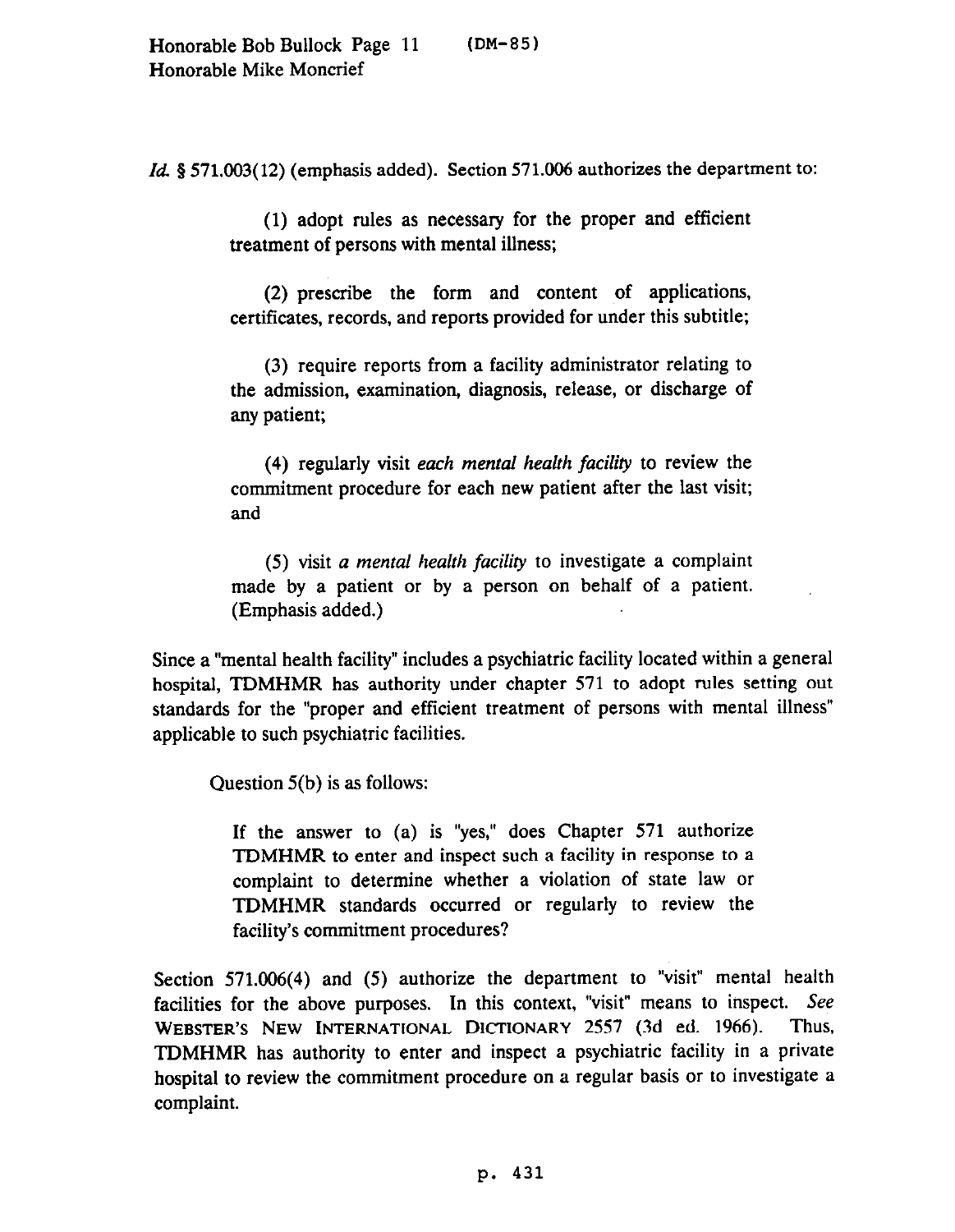Question 5(c) is as follows:

If the answer to (b) is "yes," is either TDH or TDMHMR authorized to impose sanctions or take other enforcement action against such a facility if a violation of state law or TDMHMR standards is found? If either or both agencies have such authority, what sanctions may the agency or agencies impose and what other enforcement actions may that agency take?

Private psychiatric facilities located within a hospital licensed by TDH under chapter 241 of the Health and Safety Code are not subject to sanctions that TDMHMR may apply to licensed mental hospitals. See Health & Safety Code 8 577.016 (denial, suspension, or revocation of license for substantial failure to comply with department rules or the Texas Mental Health Code). We find no authority in chapter 571 for TDMHMR to impose sanctions or take other administrative action against a facility inspected pursuant to section 571.006. Criminal penalties are provided by section 571.020 for certain conduct causing the unwarranted commitment of a person to a mental health facility, and for knowing violation of the Texas Mental Health Code. In addition, the limitations of liability found in section 571.019 show that the legislature had in mind that individuals harmed by violation of the Mental Health Code could sue the responsible parties for damages. See *James* v. Brown, 637 S.W.2d 914 (Tex. 1982) (suit for negligent misdiagnosis-medical malpractice in connection with involuntary hospitalization); *Ramsay v. Santa Rosa Medical Center,* 498 S.W.2d 741 (Tex. Civ. App.-San Antonio 1973, writ refd n.r.e.), *cert. denied,* 417 U.S. 938 (1974) (denial of freedom to communicate with persons outside hospital).

As already stated in answer to your questions on the inspection of hospitals under chapter 241, TDH may enforce the provisions of that chapter and its rules and standards adopted thereunder by denying, suspending, or revoking a hospital's license, Health & Safety Code § 241.053, or seeking injunctive relief, *id.* § 241.054. However, TDH may not enforce TDMHMR standards adopted under section 571.006, unless it has adopted those standards as its own. Section 241.026(a), which authorizes TDH to adopt rules and minimum standards relating to staffing by physicians and nurses, hospital services relating to patient care, and fire prevention, safety, and sanitary provisions of hospitals, is broad enough to authorize the adoption of specific standards for the care of the mentally ill. Whether TDH would have authority to adopt any particular standard adopted by TDMHMR would have to be decided on a case-by-case basis.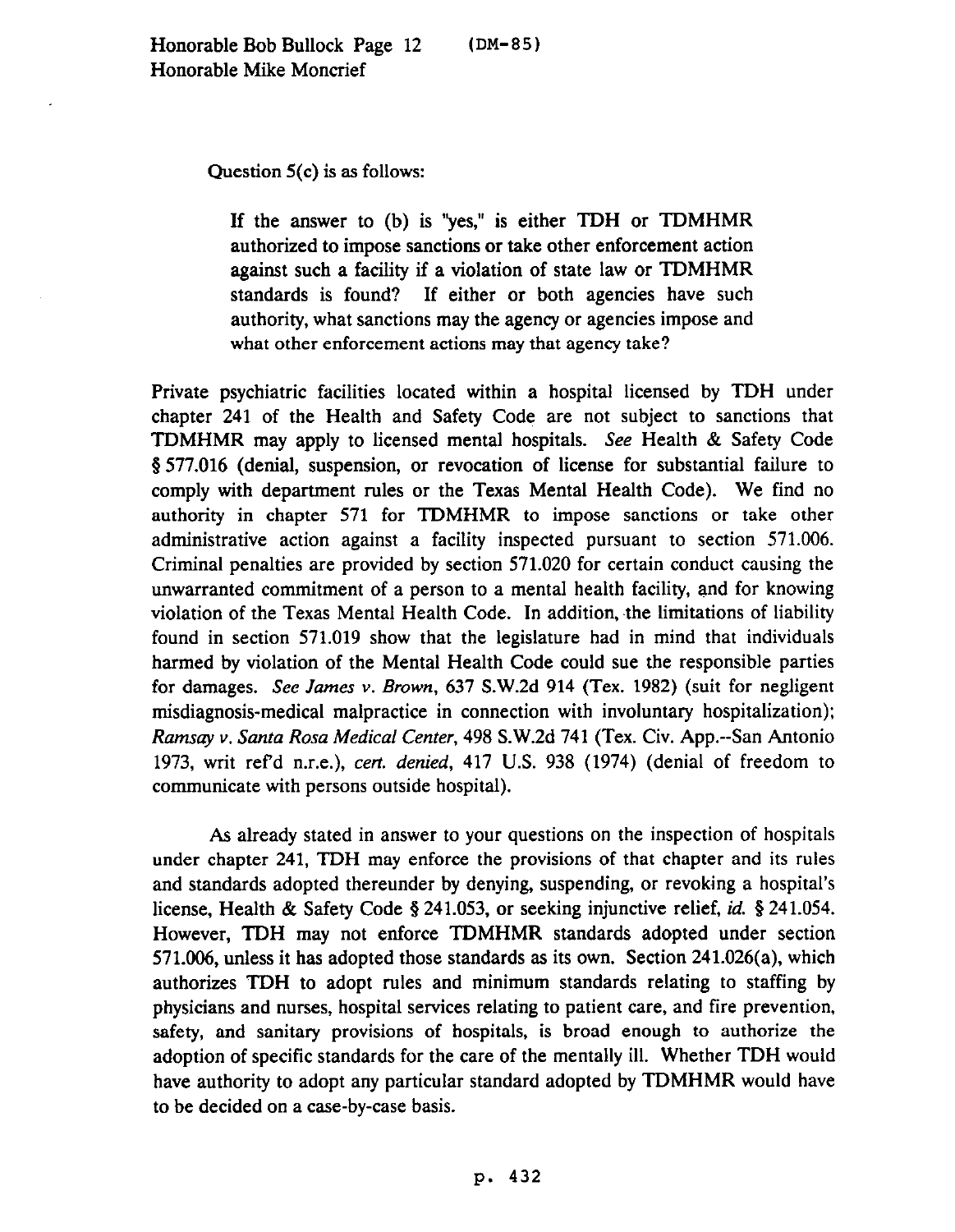Your final question is as follows:

6. Is TDH authorized to adopt and enforce standards regarding patient care, treatment and rights governing those portions of general hospitals licensed under Chapter 241 which provide treatments to persons with mental illness? If the answer is "yes," would such standards be considered to exceed the minimum Medicare standards in violation of Section 241.026(b) if Medicare statutes or rules adopted under those statutes are silent regarding the matters governed by such TDH standards?

We have already stated, in answer to question 5(c), that TDH would have authority under section 241.026(a) to adopt standards regarding patient care applicable to the portions of general hospitals that treat persons with mental illness. Whether a particular standard could be adopted under the rule-making authority in section 241.026(a) would have to be decided on a case-by-case basis. Valid standards could be enforced pursuant to sections 241.053 and 241.054.

Your final inquiry, which concerns section 241.026(b), cannot be answered as a matter of law on the basis of the information provided. Whether a particular standard would exceed the minimum standards for certification for Medicare would have to be decided on a case-by-case basis, and would require a comparison of the language and effect of a particular rule to the relevant provisions of title XVIII of the Social Security Act and the rules promulgated thereunder. Accordingly, we are unable to advise you on your last inquiry.

## SUMMARY

Section 222.024(a) of the Health and Safety Code, which places limits on "additional licensing inspections" of a hospital licensed by TDH or TDMHMR, applies only to inspections required as a condition for receiving or renewing a license. It does not prohibit those agencies from conducting inspections to ensure compliance with state laws or agency standards.

Chapter 571 of the Health and Safety Code authorizes TDMHMR to adopt certain standards applicable to the part of a general hospital in which diagnosis, treatment, and care for persons with mental illness is provided. TDMHMR may enter such facilities to review the commitment procedure or to